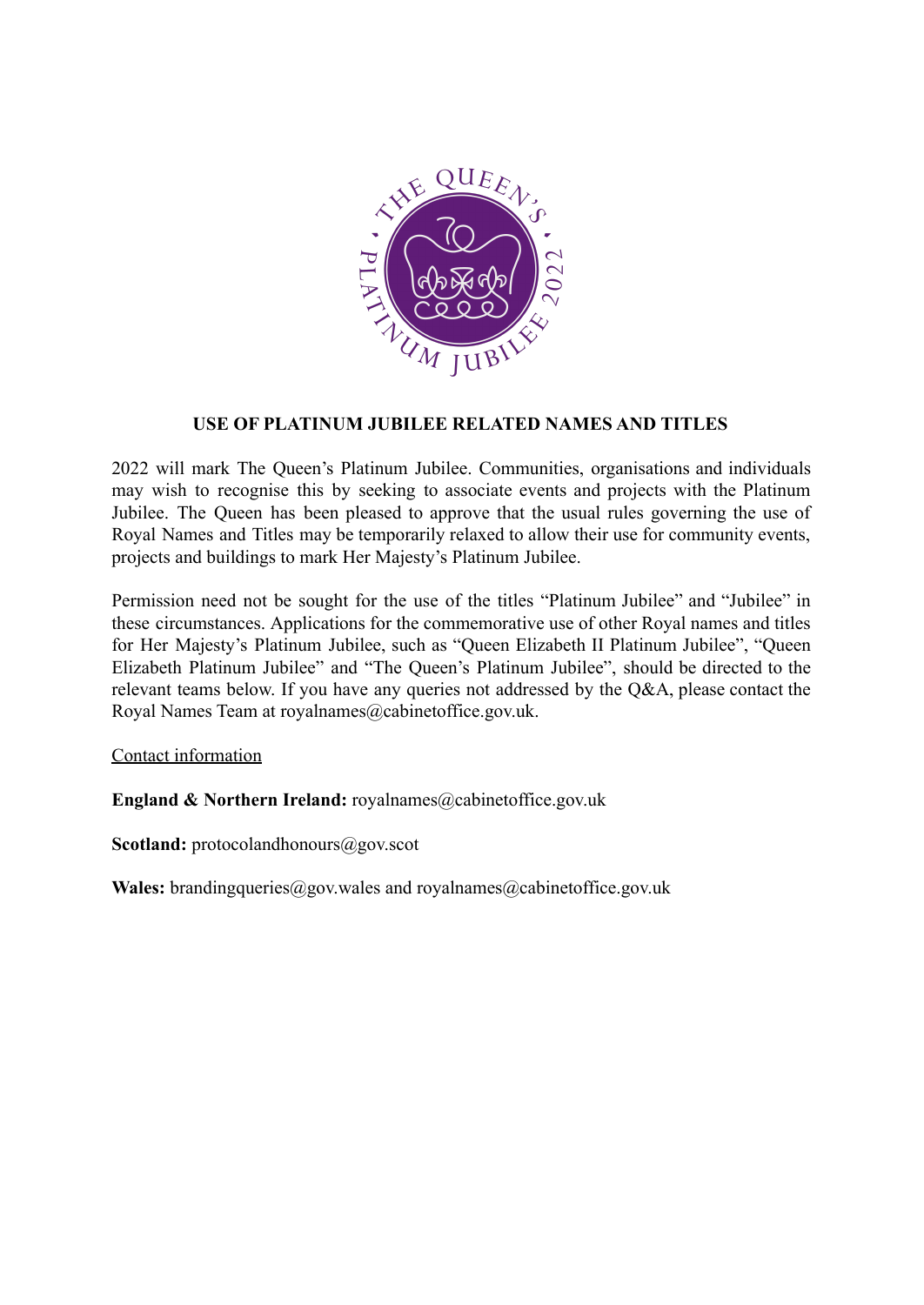### **QUESTIONS AND ANSWERS**

### **Q: I would like to rename a sailing boat/local park/community centre using Platinum Jubilee in the title. Am I able to do this?**

A: Yes. You do not need to apply for permission to use "Platinum Jubilee" or "Jubilee" for events or projects, or buildings relating to the Platinum Jubilee.

## **Q: Can I include "Queen Elizabeth II Platinum Jubilee" or "The Queen's Platinum Jubilee" in the name of an event?**

A: If approval has been applied for and granted. "Queen Elizabeth II Platinum Jubilee" is restricted to special cases, for example where the event or place is of outstanding importance or a national event or there is a close Royal association. "The Queen's Platinum Jubilee" could be approved where there is no pre-eminence or Royal association. Permission must still be sought even if the event is a small, community event.

### **Q: Do I need permission to use "Royal", "Queen Elizabeth II" or "Queen"?**

A: Yes. Applications for the grant of the title "Royal", "Queen Elizabeth II" and "Queen" are subject to the usual strict criteria governing the use of titles. Guidance on these is available on the Royal website.

### **Q: Is there a closing date for submitting applications?**

A: No. There is no cut-off date or maximum number that can be approved. In the case of buildings, approval would be subject to the work starting or being completed during 2022. Any events using Jubilee-related names should also take place in 2022.

## **Q: Has Her Majesty The Queen given her approval to the rules governing Platinum Jubilee related names?**

A: The Queen has been pleased to approve that the usual rules governing the use of Royal Names and Titles may be temporarily relaxed to allow their use for community events, buildings and projects to mark Her Majesty's Platinum Jubilee.

### **Q: Can I use the Royal symbols or images on souvenirs or other articles for sale?**

A: Yes. Please check the Platinum Jubilee souvenir [guidelines](https://www.royal.uk/sites/default/files/platinum_jubilee_souvenir_guidelines.pdf) on the Royal website for information on the use of Royal symbols and images.

### **Q: What is the Platinum Jubilee emblem?**

A: The Platinum Jubilee emblem was chosen after a national competition for young creatives. The winning design is by Edward Roberts, a 19-year old student at the University of Leeds.